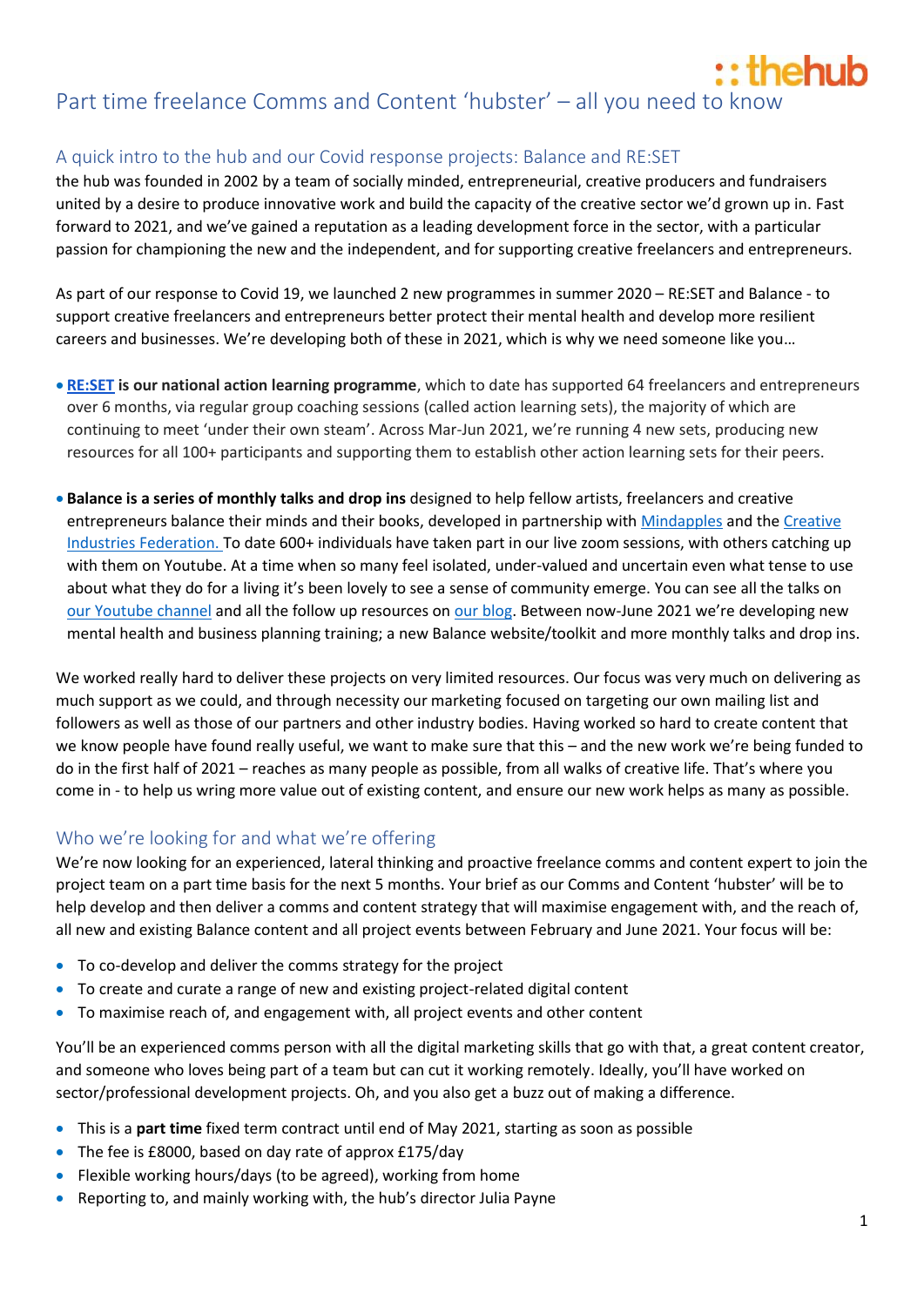# $::$  the hub

# Summary of the role

The core responsibility of the Comms and Content hubster is to maximise engagement with digital events and content produced as part of our RE:SET and Balance projects. You'll create and drive engagement with new and existing content, increasing our reach and growing our following, engagement and conversion, across platforms such as Twitter, Instagram, Facebook, YouTube and LinkedIn, our direct marketing, the hub website and a new Balance website/toolkit we are creating.

You'll work closely with the hub's director, Julia Payne, who is heading up these two projects, and with a new Comms and Content Intern we're about to recruit, who'll support you to create content, build engagement and reach and nurture the nascent community that's evolving around these projects.

## Main duties and responsibilities

#### **Strategy development**

- Work with the hub's director to develop a high impact comms and content strategy for these two projects
- Co-develop a legacy marketing plan to enable us to maximise the ongoing impact of Balance

#### **Comms**

Your brief here is to co-develop, implement and manage a project comms strategy to increase awareness, maximise reach and engagement and nurture a 'community of the curious and generous' through organic and paid distribution, targeting and retargeting. Key tasks likely to include:

- Contribute to the design, launch and ongoing population of our new Balance website/toolkit; liaise with our designer/developer where relevant; create user/editor guidelines for other 'hubsters'
- Oversee and develop all project social media activity, (our main channel currently is Twitter, tiny presence on Facebook, yet to start on Instagram); create assets and direction for partners
- Schedule and create a regular series of project-related newsletters, monitor newsletter performance and manage email database in accordance with best practice; provide relevant copy to partners
- Develop CRM plan that drives individuals to our Balance website & other data capture point, provide a friendly welcome to our community and encourages them to explore our various offers/content
- Deepen our engagement with participants, and their engagement with each other, nurturing the development of the community that's developing around these projects
- Use all available analytics and tools to optimise content, SEO and user engagement and increase our impact
- Work with Julia to recruit new group of project champions, who can help shape our work
- Work with Julia to maximise awareness of this work amongst key funders and industry partners, and promote all project-related research findings

### **Content creation**

Your brief here is to develop a content plan that encourages people to interact with new and current content and events, and that also maximises the reach and impact of existing/2020 content. We expect key tasks to include:

- Create and curate digital content (including video, audio, stills, blogs, newsletters, social media assets etc) based on, and building on, our Balance events and RE:SET action learning sets
- Increase value/impact and reach of new and existing content (eg. re-purposing and working it harder so it is cross-platform, creating trailers, snippets that drive people to other content)

#### **General**

- Line manage the comms and content intern
- Follow changes in the media landscape, including digital media, adapting plans and activities to make the most of new opportunities, best practice and new technologies